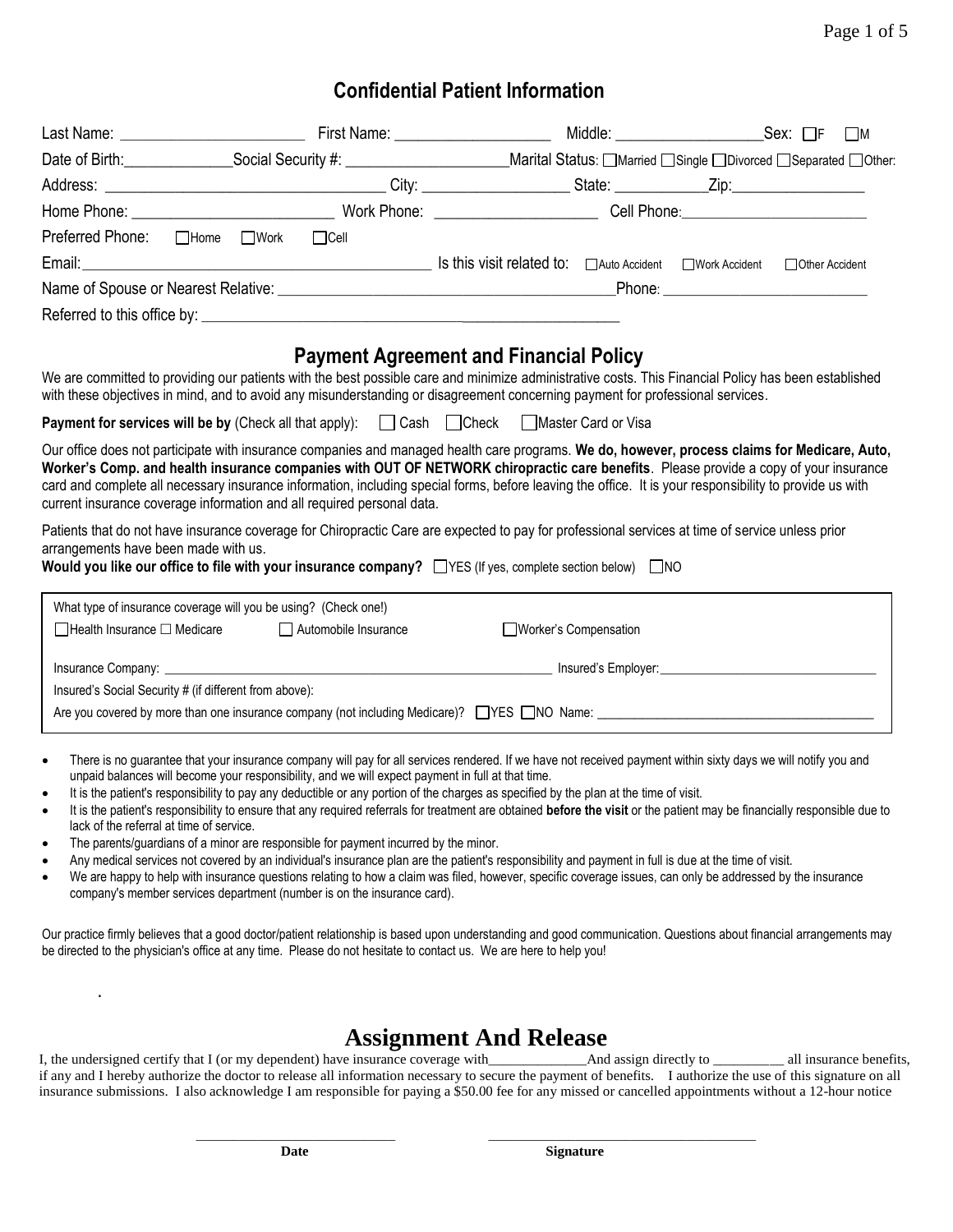| (Include month and year, day if known)                                            |
|-----------------------------------------------------------------------------------|
| What makes the pain better?                                                       |
|                                                                                   |
| Height: _______ Weight (current)______ One Yr. Ago: _______                       |
| Adult Max: ______ Age: ____ Adult Min: ______ Age: ____Blood Type: ______         |
| Have You Ever Had A Blood or Plasma Transfusion? Y / N                            |
| With whom: _____________________________Where: _________________________________  |
|                                                                                   |
| At what time of the day or week is your pain worse?______________________________ |
| The pain is: ________ Intermittent ________ Constant _______                      |
| Have you had this problem in the past? _______ If so, how often? _______________  |
|                                                                                   |
|                                                                                   |
| Have you ever received any treatment for this condition? If yes, when, where,     |
| Have you ever been treated by a chiropractor before? Y / N Results?               |
|                                                                                   |
| Is your pain the result of a motor vehicle accident? $Y/N$                        |
| Have you filed a legal suit? Y/N                                                  |



Have you filed a legal suit? Y/N

Is your pain the result of a work related injury? Y/N

If so, have you filed a worker's compensation claim? Y/N

Please list hospitalizations, surgeries, accidents, fractures, dislocations, major dental work you have had.

| Date or Age |
|-------------|
| Date or Age |
| Date or Age |
| Date or Age |
| Date or Age |
| Date or Age |

**XRAY HISTORY:** (Include MRI,CT, CAT, Doppler and Dental ) When was most recent x-ray/other study?

| Age | <b>Body Area</b> | Type (normal X-ray, CAT, MRI, ect.) | No. of Studies |
|-----|------------------|-------------------------------------|----------------|
|     |                  |                                     |                |
|     |                  |                                     |                |
|     |                  |                                     |                |
|     |                  |                                     |                |
|     |                  |                                     |                |
|     |                  |                                     |                |
|     |                  |                                     |                |

|                            | Age at Onset: Are your Periods Regular? Y / N               |
|----------------------------|-------------------------------------------------------------|
|                            | Cycle: days (start to finish) Use Birth Control Pill? Y / N |
|                            | Your Flow Is: Heavy Medium Light Date of Last Period:       |
|                            | Are You Pregnant? Y / N How Many Months:                    |
| Cramping? Y / N PMS? Y / N |                                                             |
|                            | Do vou experience other Menstrual / Hormonal                |
|                            | Symptoms:                                                   |
|                            | Vaginal Infections? Y / N Miscarriage? Y / N                |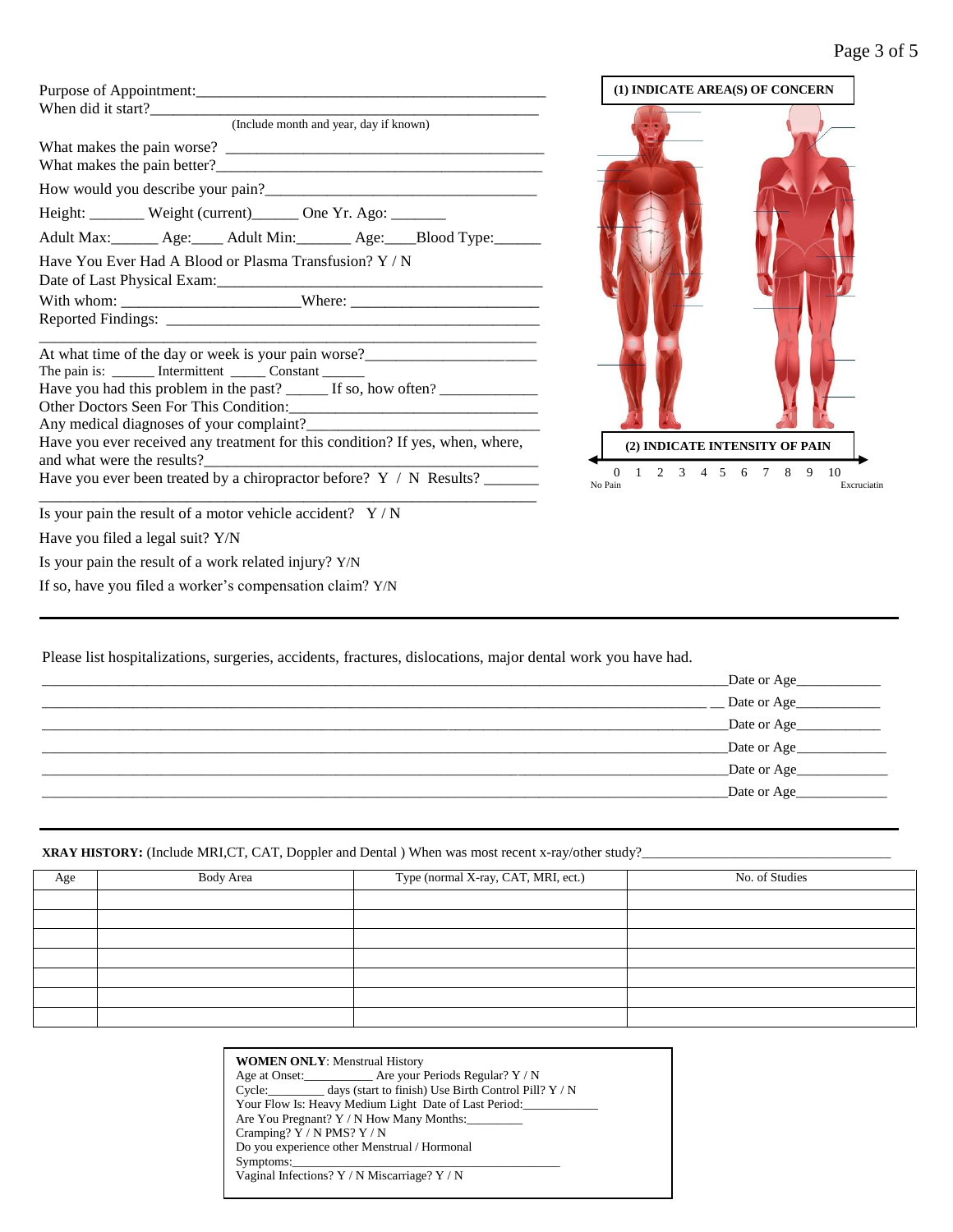What medications, vitamins, supplements, herbs do you take?

|  | Page 4 of 5 |  |  |  |
|--|-------------|--|--|--|
|--|-------------|--|--|--|

| Name             | <b>Reason</b> |  |
|------------------|---------------|--|
|                  |               |  |
|                  |               |  |
|                  |               |  |
|                  |               |  |
| Known Allergies: |               |  |

#### **Conditions You (Y for You), family members (F for Family) or Both (B for Both) has had:**

| <b>AIDS/HIV</b>           | Depression            | <b>High Blood Pressure</b> | <b>Prostate Problem</b> |
|---------------------------|-----------------------|----------------------------|-------------------------|
| Alcoholism                | <b>Diabetes</b>       | High Cholesterol           | Prosthesis              |
| Allergies                 | Digestive Disorders   | __ Hypoglycemia            | <b>Rheumatic Fev</b>    |
| Anemia                    | <b>Dizziness</b>      | Neck Pain                  | Sinus Troubles          |
| Anorexia                  | __Epilepsy            | Nervousness                | Stroke                  |
| Arthritis/Joint Pain      | __Fatigue             | Neuritis                   | Tuberculosis            |
| Asthma                    | Gout                  | <b>Numbness</b>            | Ulcers                  |
| <b>Backaches</b>          | Headaches             | Osteoporosis               | <b>Urinary Trouble</b>  |
| <b>Bleeding Disorders</b> | <b>Heart Trouble</b>  | Pacemaker                  | <b>Venereal Disease</b> |
| <b>Breathing Problems</b> | <b>Hepatitis</b>      | Parasites                  | Weight Loss             |
| Bulimia                   | Hernia                | Pinched Nerve              | Yeast/ Candida          |
| Cancer                    | <b>Herniated Disk</b> | Poor Circulation           |                         |
|                           |                       |                            |                         |

Any other concerns you'd like to share?\_\_\_\_\_\_\_\_\_\_\_\_\_\_\_\_\_\_\_\_\_\_\_\_\_\_\_\_\_\_\_\_\_\_\_\_\_\_\_\_\_\_\_\_\_\_\_\_\_\_\_\_\_\_\_\_\_\_\_\_\_\_\_\_\_\_\_\_\_\_\_\_\_\_\_\_

How many times a week do you engage in physical activity that is sufficiently prolonged and intense to cause sweating and raise your heart rate?\_\_\_\_\_\_\_\_\_\_\_\_\_\_\_\_\_\_\_\_\_\_\_\_\_\_\_\_\_\_\_\_\_\_\_\_\_\_\_\_\_\_\_\_\_\_\_\_\_\_\_\_\_\_\_\_\_\_\_\_\_\_\_\_\_\_\_\_\_\_\_\_\_\_\_\_\_\_\_\_\_\_\_\_\_\_\_\_\_\_\_\_\_\_\_\_\_\_

rate?\_\_\_\_\_\_\_\_\_\_\_\_\_\_\_\_\_\_\_\_\_\_\_\_\_\_\_\_\_\_\_\_\_\_\_\_\_\_\_\_\_\_\_\_\_\_\_\_\_\_\_\_\_\_\_\_\_\_\_\_\_\_\_\_\_\_\_\_\_\_\_\_\_\_\_\_\_\_\_\_\_\_\_\_\_\_\_\_\_\_\_\_\_\_\_\_\_\_\_\_\_\_\_\_\_

When you engage in the physical activity noted above, what is the average duration of activity?

| Less than 10 minutes                                                                                          | $10-20$ minutes | $20-30$ minutes | $30-60$ minutes | over 60 minutes |
|---------------------------------------------------------------------------------------------------------------|-----------------|-----------------|-----------------|-----------------|
| When you engage in the physical activity noted above, what do you feel the level of effort is?                |                 |                 |                 |                 |
| How many days per week do you engage in tasks that are intense enough to cause sweating and an increase heart |                 |                 |                 |                 |

#### **Habits:**

| Do you Smoke? $Y/N$ What?                                                                              |                                      | Since When? |  |  |  |
|--------------------------------------------------------------------------------------------------------|--------------------------------------|-------------|--|--|--|
|                                                                                                        | How Many / Day: $\frac{2}{\sqrt{2}}$ | Since When? |  |  |  |
|                                                                                                        |                                      | Cups / Day? |  |  |  |
| $\text{Colas}/\text{Soft Drinks? Y}/\text{N}$ Number / Day?                                            |                                      |             |  |  |  |
|                                                                                                        |                                      |             |  |  |  |
| Do You Eat Red Meat? Y / N Are You A Vegetarian? Y / N                                                 |                                      |             |  |  |  |
|                                                                                                        |                                      |             |  |  |  |
| Do You Eat in Fast Food Restaurants? Y / N                                                             |                                      |             |  |  |  |
|                                                                                                        |                                      |             |  |  |  |
|                                                                                                        |                                      |             |  |  |  |
| Average Hours / Night:                                                                                 |                                      |             |  |  |  |
| If No, Describe: $\frac{1}{2}$ Describe:<br>Do You Have Sufficient Energy For Normal Activities? Y / N |                                      |             |  |  |  |
| Do You Wear Corrective Lenses? Y / N                                                                   |                                      |             |  |  |  |
| Has Your Vision Changed Recently? Y / N<br>Do You Wear Heel Lifts or Foot Supports? Y /N               |                                      |             |  |  |  |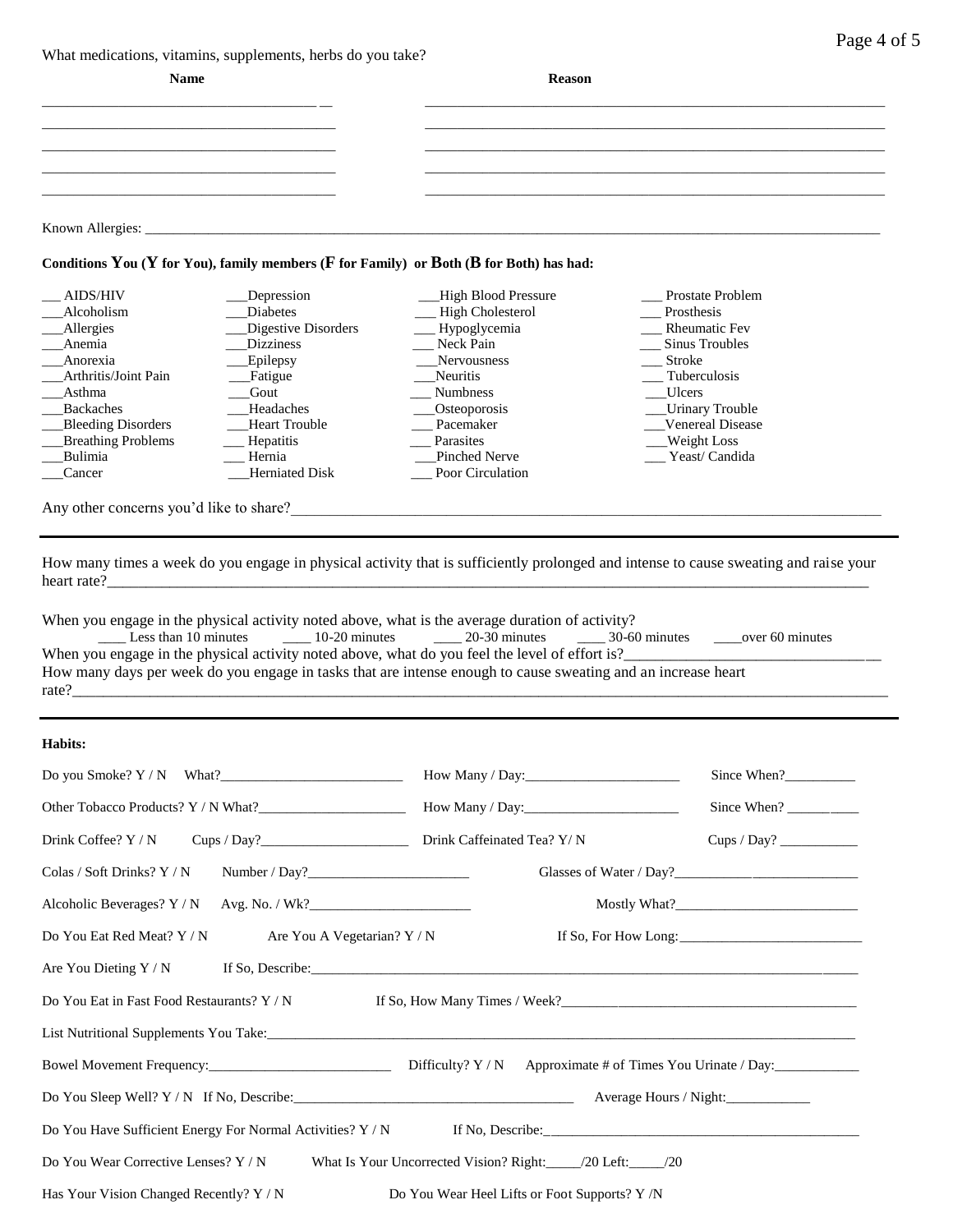Melanie L. Six, D.C. 2121Eisenhower Ave. Ste. 101 *Phone: (703)-370-1800* Alexandria, VA 22314 *Fax: (703)-370-6118*

#### NOTICE OF PRIVACY PRACTICES

The Hippa Privacy Rule enacted by the US Congress states patients' right to, and reinforces the protection of their medical records, or Protected Health Information (PHI). This means that you, the patient, have right to the access and the privacy of your PHI. This also means that your physician must obtain your consent/authorization *to use* your PHI by the physician himself and his office employee/business associates, and *to share* the appropriate PHI with your pharmacies, referral, physicians, health-related facilities, laboratories, and your health insurance, in order to conduct the usual medical care and obtain service reimbursement. The entire Privacy Rule is available at the reception desk.

#### HIPPA ACKNOWLEDGEMENT & AUTHORIZATION

Request for Services and Release of Records to Patients. I acknowledge and agree that I have personally requested health Care from *Dr. Melanie L. Six, DC and/or any other physician or health care practitioner in the employment of and at the office of Dr. Melanie L. Six, DC located at 2121 Eisenhower Ave. Ste. 101 Alexandria, VA 22314.* I understand that I can receive, at each visit, a copy of my medical record for the visit. I agree to keep each document of my medical records for my future use.

I understand that I can obtain another copy of my medical records in the future at a usual and customary fee for making such a copy.

Authorization for Use or Disclosure of PHI. I authorize *employees and business associates of Dr. Melanie L. Six, DC* to use and release my PHI for the purpose of usual and customary medical cares for myself and billing my health insurance, I understand that I have the right to revoke this authorization by sending my written request to *Dr. Melanie L. Six, DC at 2121 Eisenhower Ave. Ste. 101 Alexandria, VA 22314.* I understand that my authorization is voluntary and that I may refuse to sign this authorization. But by not giving such authorization, *I also understand that* Dr. Melanie L. Six, DC *maybe limited in her ability to provide services to me* since the exchange of PHI is necessary in such activities as, but not limited to ordering tests, prescriptions, referrals, and billings to insurance. *If I choose not to sign the authorization, I also assume all financial responsibility for any services rendered at the time of service, and incurred at other medical facilities.*

\_\_\_\_\_\_\_\_\_\_\_\_\_\_\_\_\_\_\_\_\_\_\_\_\_\_\_\_\_\_\_\_ \_\_\_\_\_\_\_\_\_\_\_\_\_\_\_\_\_\_\_\_\_\_\_\_\_\_\_\_\_\_\_\_ \_\_\_\_\_\_\_\_\_\_\_\_\_\_\_\_

Signature of Patient/Personal Representative Print name of Patient Prince Prince Date